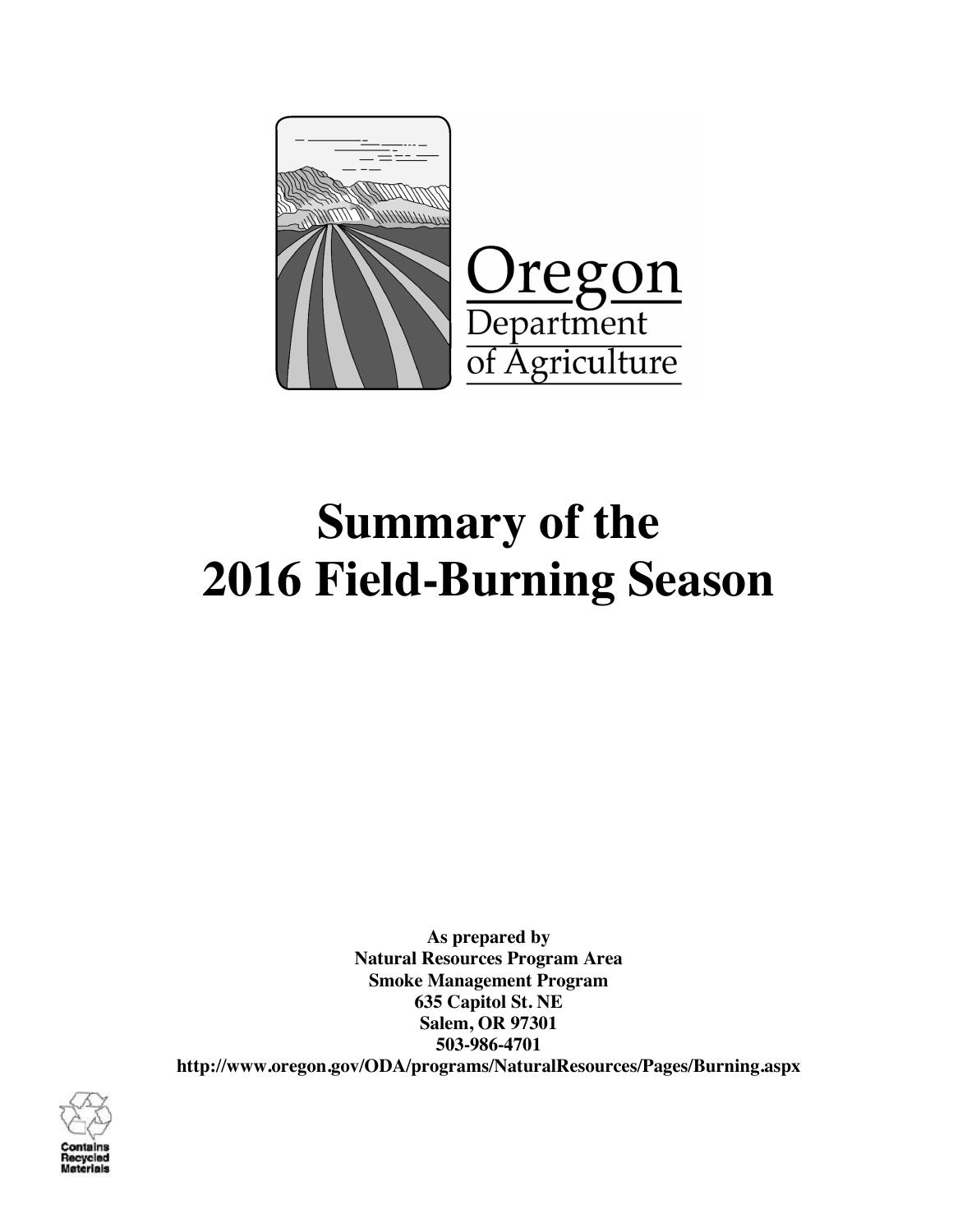In compliance with the Americans with Disabilities Act, this publication will be made available in alternate formats upon request.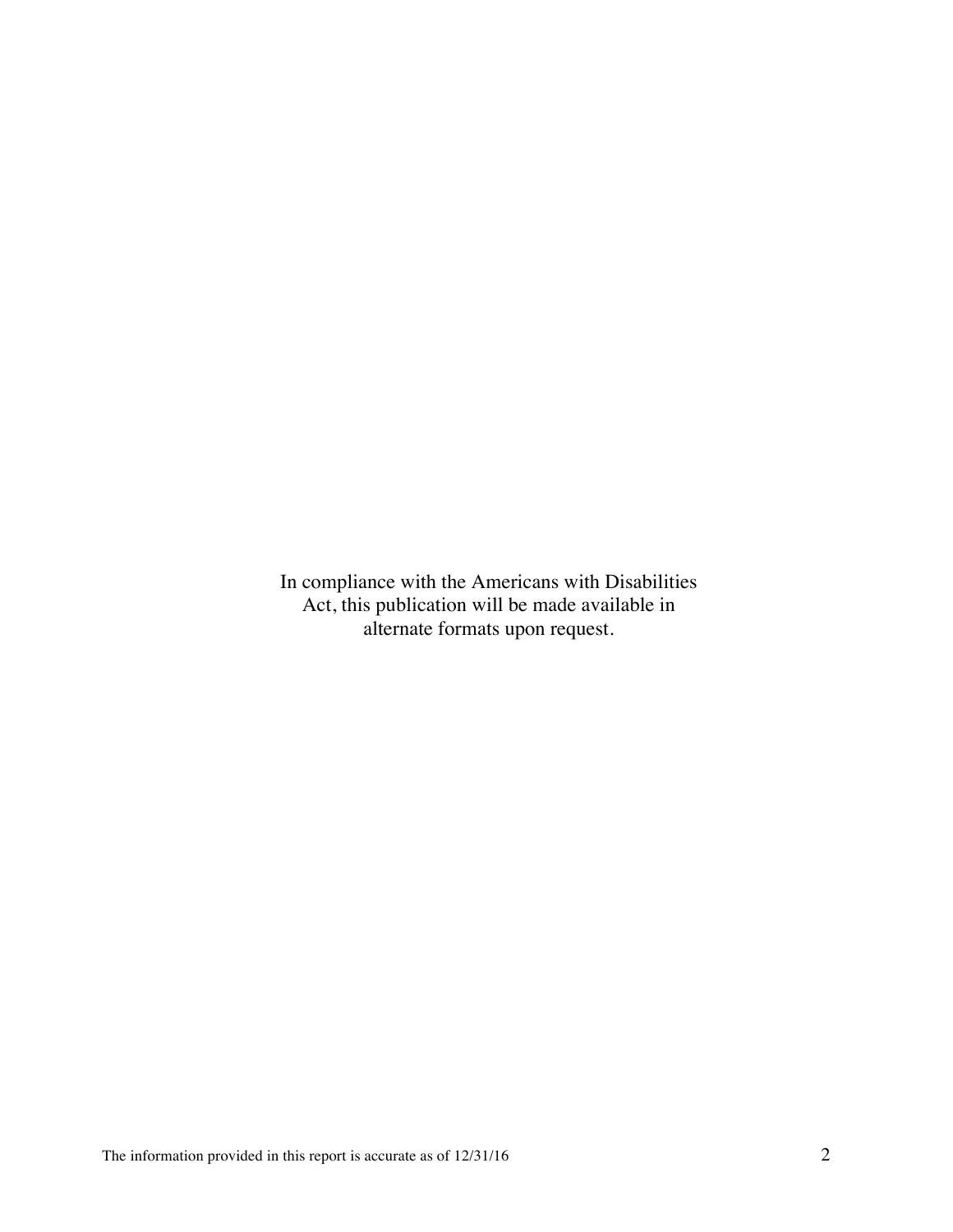## **Summary of the 2016 Field-Burning Season**

**Prepared by The Oregon Department of Agriculture Natural Resources Program Area Smoke Management Program**

#### **1. Introduction**

This summary is prepared annually by Oregon Department of Agriculture (ODA) Smoke Management Program staff to report the statistics for each field-burning season.

#### **2. Weather Discussion: Prepared by the Oregon Department of Forestry Weather Office**

Predicting weather patterns that will promote the lifting and evacuation of smoke out of the Willamette Valley and away from populated areas is vital to the efficient operation of the Smoke Management Program. There are usually only a few days each summer with "excellent" ventilation conditions, so days with "marginal-to-good" ventilation conditions must be efficiently utilized to keep overall smoke impacts to a minimum.

After near-record rainfall (15.24 inches) in Salem in December 2015, precipitation was near normal for the rest of the winter and spring in the Willamette Valley. Temperatures were also unusually warm (about 4 degrees Fahrenheit higher than average) for the December-through-June period. While December provided good snow in the mountains, the warm weather during the rest of the winter diminished the snowpack sooner than usual, as determined by analysis of snowpack sensors. Snowpack was below normal from March 1 through the remainder of the season.

During June and much of July, frequent upper-level troughs moved onshore pushing marine air into the Willamette Valley. With the exception of a couple of notable heat waves during the first week of June and end of July, these months brought near-seasonal temperatures and normal or slightly below normal rainfall. These conditions were better than during the same months in 2015 and brought a designation of abnormally dry for the Willamette Valley, as opposed to the drought designation that occurred in summer 2015.

Frequent spring-like upper troughs from the northwest continued into much of July, causing many days of deep and stable marine air, but often with negative gradient stacking lasting well into the afternoon. The first field burning of the season occurred on Thursday, **July** 7, thanks to southwesterly transport winds ahead of one of those upper troughs, and good mixing. This allowed 15 acres to be burned with no impacts or complaints recorded. However, this was the first of four consecutive days of measurable rain in the Willamette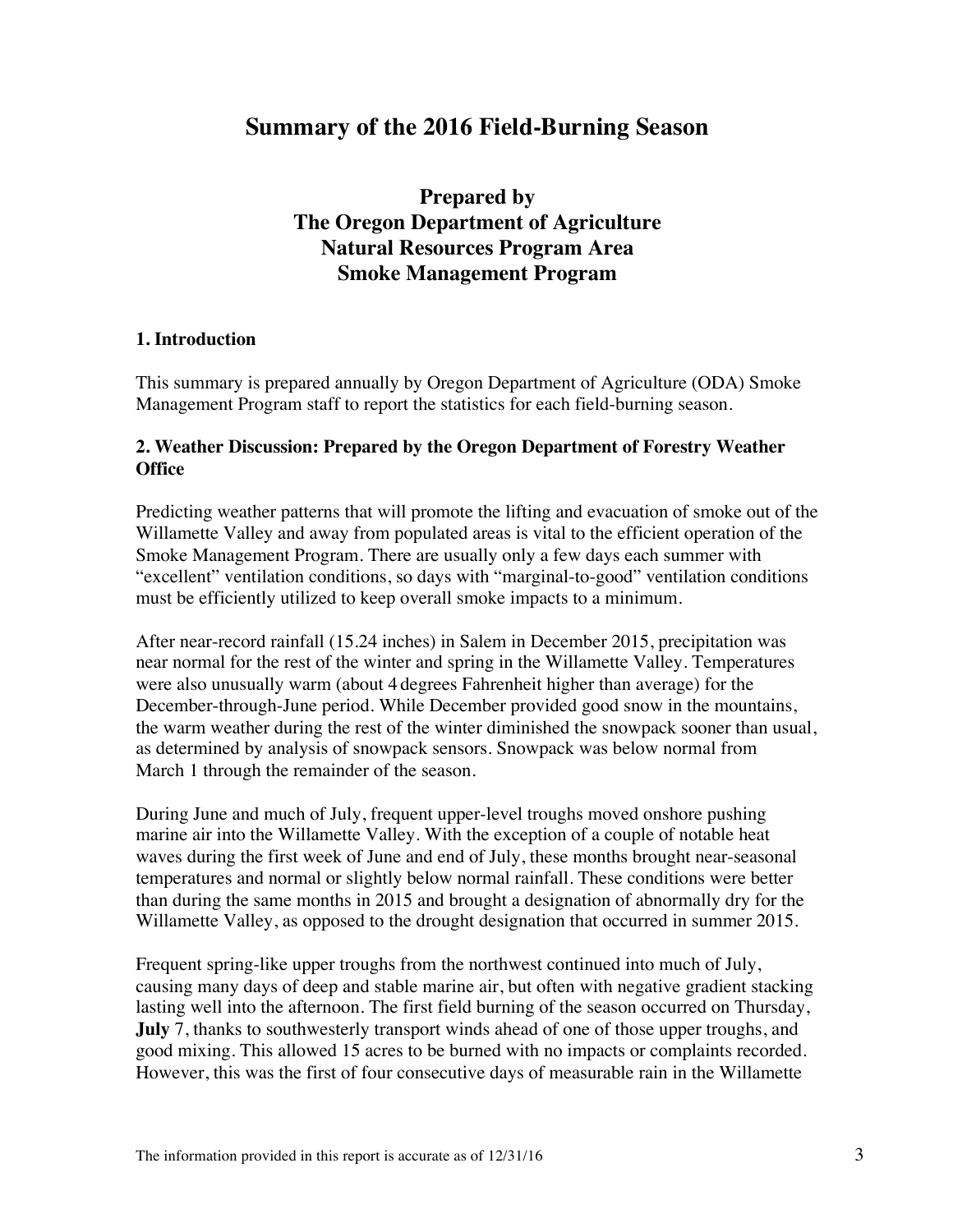Valley. Salem Municipal Airport recorded nearly a half-inch of rain, preventing significant burns.

Conditions were not conducive for burning the following week because of wet fields and northerly transport winds. The first good burning opportunity arrived as a trough was just offshore on Tuesday, July 19. Clouds over the Willamette Valley dissipated and southerly transport winds became light and southwesterly while the mixing height reached more than 6,000 feet. Late that afternoon, 772 acres were burned. No impacts or complaints were recorded.

Another excellent opportunity came on Thursday, July 21, when a marine push began arriving in mid-afternoon and while another strong upper trough approached. Transport winds turned west-southwesterly early in the afternoon, but burning did not begin until pressure gradients balanced and the 1 p.m. PIBAL confirmed the mixing height had reached 3,000 feet. These conditions allowed for the burning of 1,219 acres. No impacts were recorded and two complaints were received.

Another marine push began early on Monday, July 25. Gradients were positive and northwesterly winds increased during the afternoon, allowing 858 acres to be burned, including one "critical problem" field located near a school. However, the wind was quite weak until late afternoon and the rate of burning had to be decreased. Early on, smoke was not evacuating as quickly as hoped, resulting in two complaints. No impacts were recorded.

Favorable burning conditions returned to begin **August**. Another upper low approached northwestern Washington on Monday, Aug. 1, and a marine push was to arrive that night. By 2 p.m., a PIBAL showed that the wind had turned northwesterly and the pressure gradients became slightly positive. By 4 p.m., subsequent PIBALs confirmed that the wind had become northwesterly to a deeper level, which also indicated a deeper mixing level, but winds were not increasing in speed. The determination was made to not allow additional burning permits past 5 p.m. A total of 738 acres were burned. Weak winds caused smoke to sink, prompting seven complaints. Mill City experienced three hours of Light Impact and four hours of Moderate Impact.

The upper low continued eastward on Tuesday, Aug. 2, and in spite of the marine push from the previous night, skies cleared and pressure gradients balanced by 4 p.m. West to west-northwest transport winds increased to 10-15 mph in the afternoon to allow for the burning of another 609 acres, including one "critical problem" field located near a school. Gradients turned negative about 6 p.m. but burning had already stopped. No impacts were recorded and one complaint was received.

Northerly transport winds dominated on Wednesday, Aug. 3, and Thursday, Aug. 4, and no burning was completed.

Winds turned northwesterly and gradients balanced late on Friday, Aug. 5, allowing for 88 acres of burning. No impacts were recorded and one complaint was received.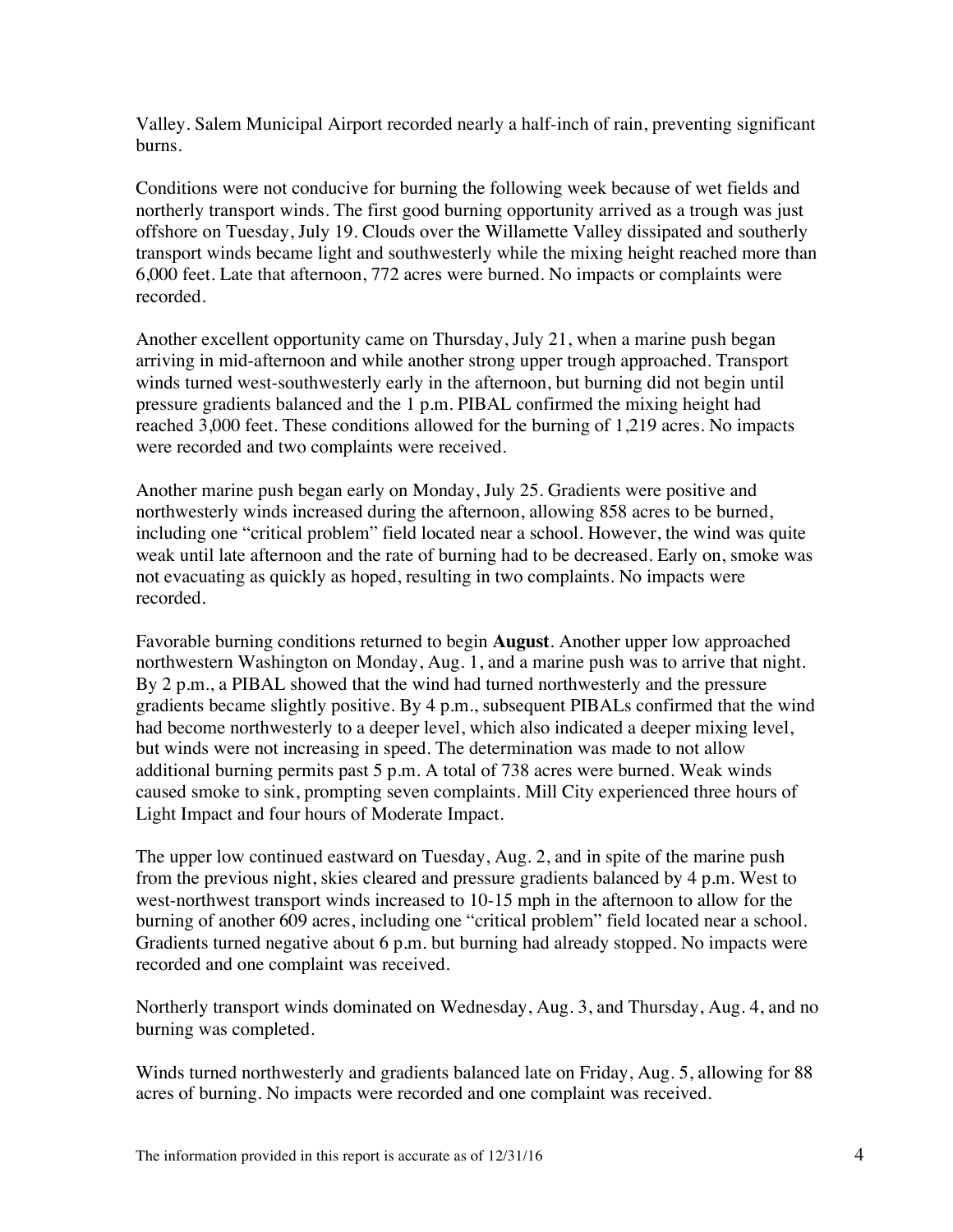Showers and negative gradient stacking returned on Aug. 8-9 (Monday and Tuesday), with winds turning northerly on Wednesday through Friday, preventing any burning from occurring that week.

Very little burning was possible through most of the remainder of August. An upper ridge caused frequent offshore flows beginning on Thursday, Aug. 11. This pattern continued through most of the month. Northerly winds were persistent during the week of Monday, Aug. 15. Gradients were positive on Aug. 15 and allowed for 18 acres of preparatory burning. No impacts or complaints were recorded.

The forecast on Aug. 17 called for transport winds to turn north-northwesterly but PIBALs showed they were gradually turning north-northeasterly, and no burning occurred. That trend of winds turning north-northeasterly was the beginning of the most intense heat wave of the summer along with associated fire marshal conditions as the region topped 100 degrees each of the following three days and no burning was conducted.

North-northeasterly transport winds again persisted every day of the following week, August 22-26, and no burning occurred.

A potentially good burning day was anticipated Monday, Aug. 29, and it turned out as the most successful field-burning day of the summer. An upper-level trough in the Gulf of Alaska caused a dry, southwesterly flow aloft. Pressure gradients remained positive with mixing heights reaching 4,000 feet that afternoon. PIBALs and test fires confirmed the expected conditions, allowing for the burning of 2,395 acres. Eleven complaints were received and one hour of Light Impact and two hours of Moderate Impact registered in Government Camp.

Continued southwesterly flow aloft on Tuesday, Aug. 30, resulted in the burning of 80 acres with no impacts or complaints recorded.

**September** began with uncertain burning conditions. On Thursday, Sept. 1, though southwesterly transport winds and favorable pressure gradients were expected, the mixing height was less certain until PIBALs began. Showers were just offshore and expected to reach fields by mid-afternoon. The 2 p.m. PIBAL confirmed the mixing height was 3,000 feet. Quickly, 437 acres were burned before showers arrived shortly after 3 p.m., when burning ended. No impacts or complaints were recorded.

Fields were too wet to continue burning on Friday, Sept. 2, though other conditions were favorable. On Wednesday, Sept. 7, 186 acres were burned, with no recorded impacts and one complaint from Stayton.

On Thursday, Sept. 8, 460 acres were burned close to the foothills. Sweet Home experienced one hour of Light Impact and no complaints were recorded.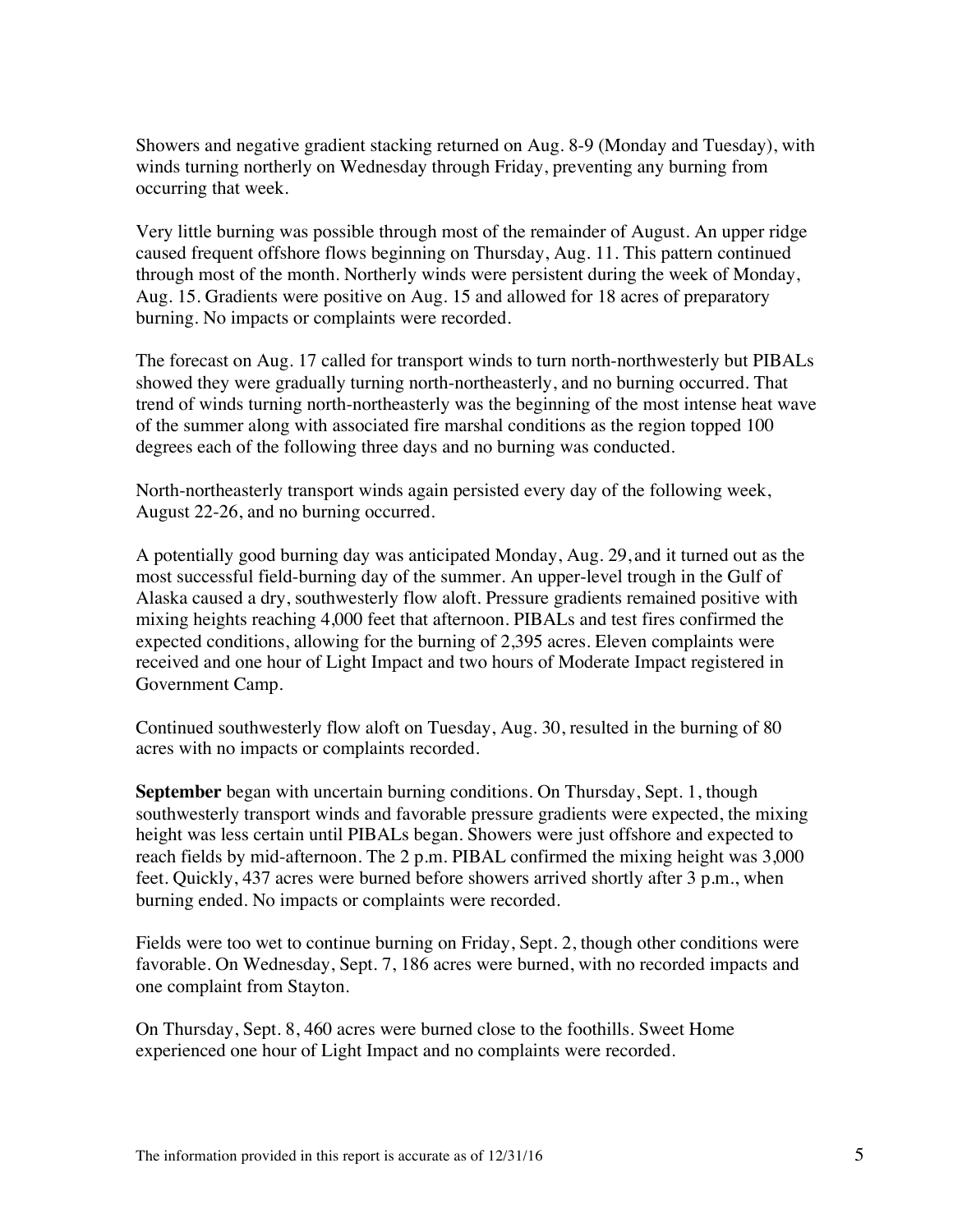A thermal trough moved into the Willamette Valley on Friday, Sept. 9 and northnortheasterly winds prevented burning. The thermal trough persisted into the first part of the second full week of September, preventing burning.

The wind began to shift westerly on Wednesday, Sept. 14. A PIBAL at 2 p.m. showed the mixing height had risen to 3,000 feet while the southwesterly transport wind had increased to 10 mph. A third PIBAL at 3 p.m. showed that the winds, though westerly, were becoming very weak and smoke was not evacuating from the Willamette Valley quickly enough. So burning stopped to allow smoke to disperse. One more hour of burning occurred between 4 and 5 p.m. and was shut down thereafter over concerns of sinking smoke. In those few hours, 1,937 acres were burned, resulting in 14 hours of Light Impact and four hours of Moderate Impact in Detroit and 12 hours of Light Impact and three hours of Moderate Impact in Mill City. Sixteen complaints were received.

Extremely weak (northerly) winds and slowly rising mixing heights on Sept. 15 led to no burning, with the exception of a fire department training exercise in which 2 acres were burned.

An approaching upper-level trough and a marine push were expected on Friday, Sept. 16, leading to another expected burn opportunity. A 2 p.m. PIBAL identified slowly rising mixing heights and balanced pressure gradients. Burning was slowly initiated, but continued through the afternoon. While winds were expected to slowly increase into the evening, enough smoke had been lofted and sunset was approaching, so burning ended around 5 p.m., with 1,154 acres burned. Mill City experienced three hours of Light Impact and six complaints were received.

Northwesterly winds and good mixing on Tuesday, Sept. 20, allowed for the burning of 152 acres before showers moved into the Willamette Valley. No impacts or complaints were recorded. A thunderstorm with hail moved across Salem around 10 p.m. It dropped almost a half-inch of rain at Salem Municipal Airport but the fields east of Interstate 5 remained generally dry.

On Wednesday, Sept. 21, better-than-expected mixing heights and north-northwesterly winds allowed for the burning of 384 acres. Detroit experienced one hour of Light Impact and no complaints were recorded.

Southerly winds became southwesterly on Thursday afternoon, Sept. 22, Northwesterly winds gradually became southwesterly as the mixing height increased as confirmed by PIBALs. Once gradients balanced, conditions became excellent for burning, and 690 acres were burned. S.E. Portland experienced one hour Light Impact and one complaint was received.

Showers and negative gradient stacking prevented burning on Friday, Sept. 23.

A thermal trough over the Willamette Valley during the weekend shifted eastward on Monday, Sept. 26. While the day began with warm air aloft, the thermal trough moved east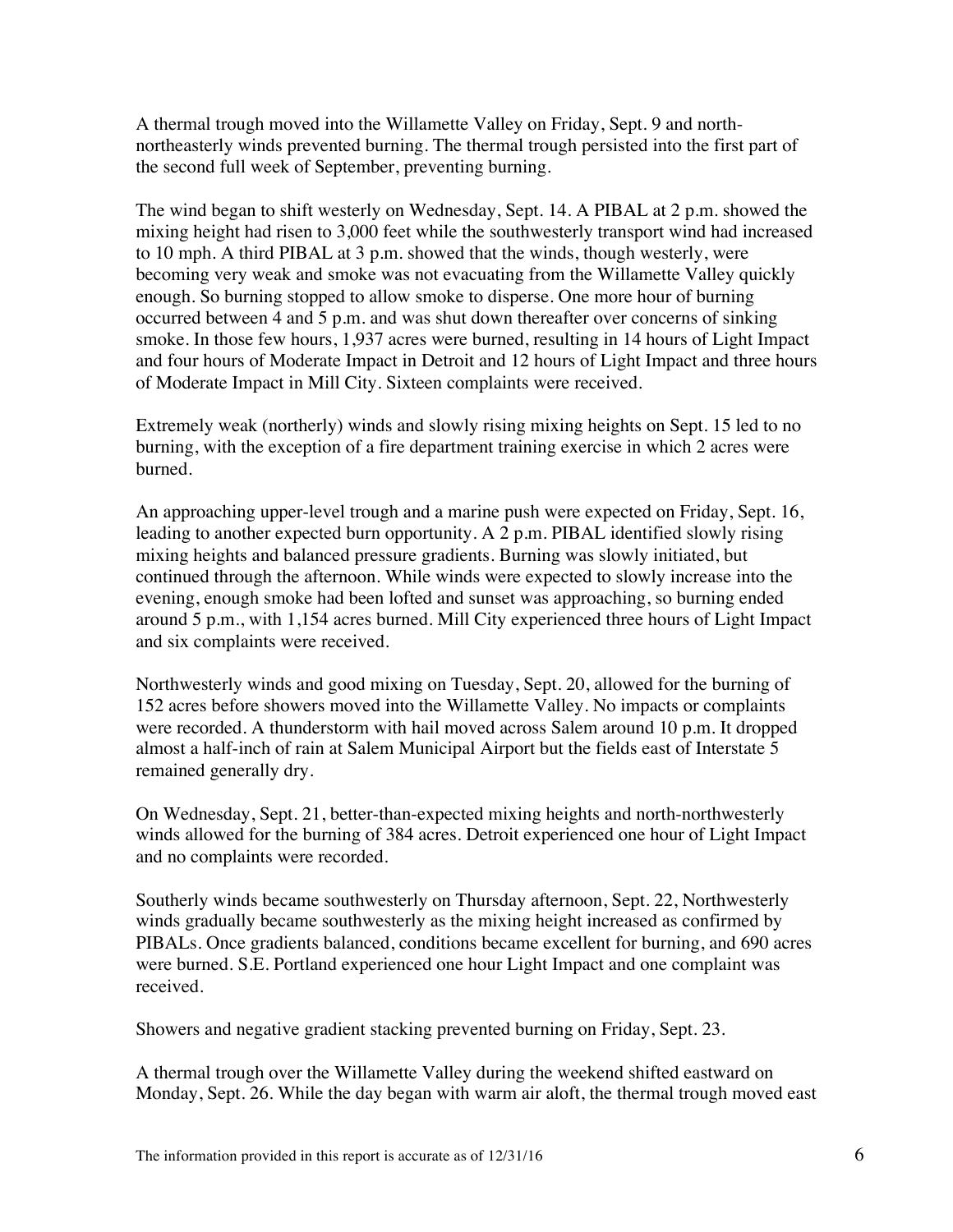early enough for winds to turn northwesterly at low levels and southwesterly above. A total of 240 acres were burned with no impacts and one complaint received.

Winds turned northwesterly on Thursday, Sept. 29, as the first in a long series of upperlevel troughs approached. It was indicative of an approaching wet autumn pattern. The conditions were more than sufficient to allow burning of the remaining 15 acres on Sept. 29, with no impacts or complaints recorded. This concluded the 2016 field-burning season.

A total of 12,449 acres were burned during the 2016 field-burning season.

#### **Figure 1**

**Observed Temperatures at McNary Field (Salem Municipal Airport)**

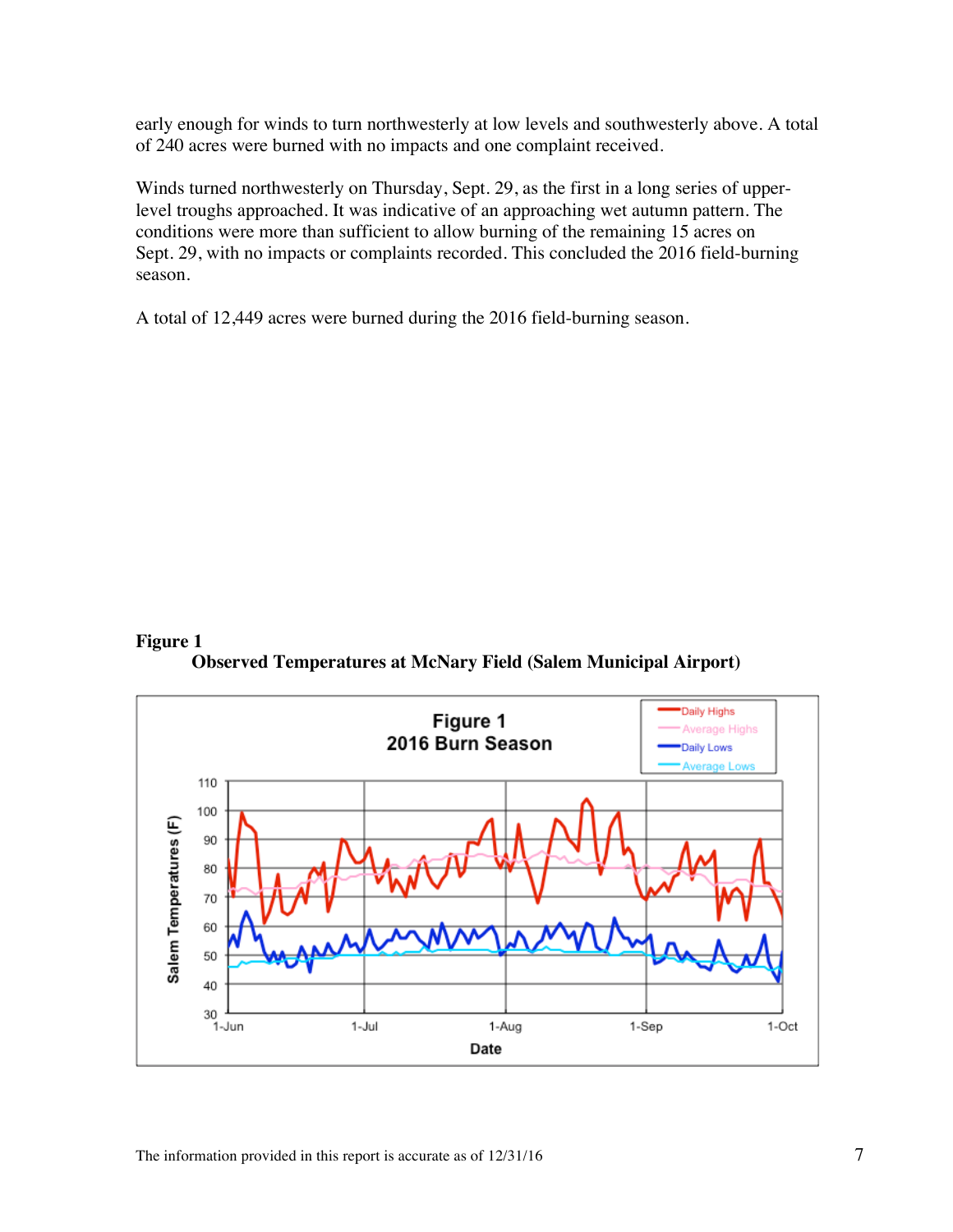

**Figure 2 Observed Precipitation at McNary Field (Salem Municipal Airport)**

#### **3. Registered and Burned Acres**

Open field-burning acreage registration begins in March and continues through April 1. Table 1 shows the breakdown of acres registered, the statutory limitation of each type, and the final allocation. The registration amounts show "on-time" registered acres. Registration totals can fluctuate slightly after "late registration" is conducted.

#### **Table 1**

**Acres Registered On-time and Total Burned**

| <b>Type</b>                                    | <b>Limitation</b><br>(Maximum<br>burnable<br>acres) | Acres<br><b>Registered</b><br>(As of April 2,<br>2016) | <b>Allocation</b> | <b>2016 Acres</b><br><b>Burned</b> |
|------------------------------------------------|-----------------------------------------------------|--------------------------------------------------------|-------------------|------------------------------------|
| <b>Identified Species</b><br>and Steep Terrain | 15,000                                              | 13,882                                                 | 100%              | 12,449                             |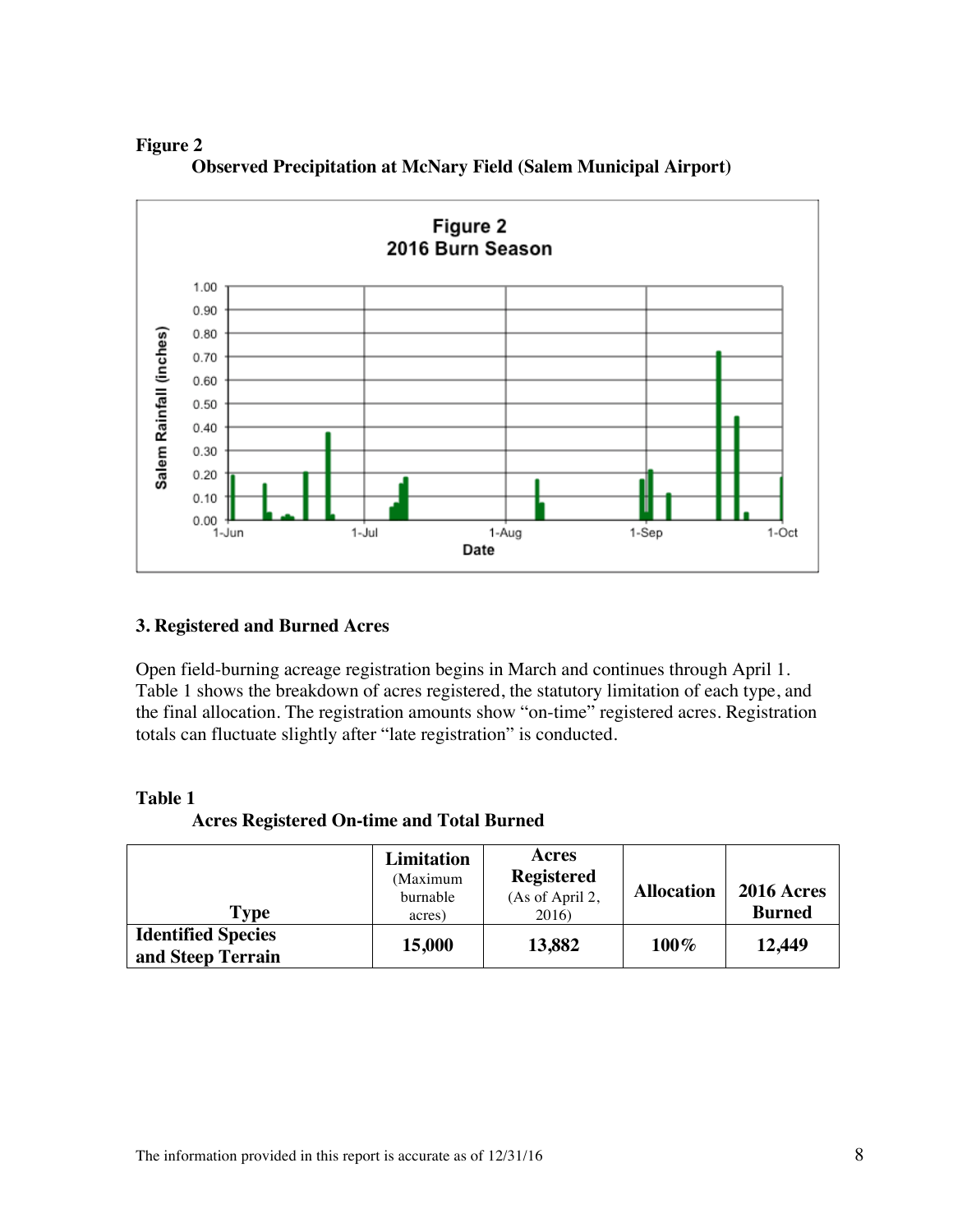#### **Definitions**

#### **Type: Open-Field Burning**

- **Identified Species:** Research has identified some species of grass seed that cannot be profitably produced without thermal sanitation. These identified species are Chewings Fescue, Creeping Red Fescue, and Highland Bentgrass.
- **Steep Terrain:** Fields located in the Willamette Valley where grass seed or cereal grain is grown; however, because of the steepness of the terrain, it is extremely difficult to apply alternatives to open field burning, and the perennial varieties of grass seed grown prevent erosion on steep hillsides.

#### **4. Enforcement**

The 2016 field-burning season marked the 19th year that ODA has performed the enforcement function of the Smoke Management Program. This is stipulated under a Memorandum of Understanding with the Oregon Department of Environmental Quality, pursuant to Oregon Revised Statutes 468A.585.

There were no enforcement contacts during the 2016 field burning season.

#### **5. Smoke Impacts**

It is the goal of the ODA Smoke Management Program, with the cooperation of the Willamette Valley grass seed and cereal grain growers, to reduce and/or eliminate smoke impacts in all populated areas. The combination of accurate weather prediction for open field burning, ODA field personnel observations, and grower experience all contribute to alleviate smoke impacts; however, smoke impacts still occur. Unexpected wind shifts, changes in mixing heights, transport wind speeds, and wind directions, along with inefficient lighting techniques, can all contribute to the occurrence of impacts.

The number of hours recorded for smoke impacts in 2016 in cities monitored are outlined in Table 2 (on Page 10).

*There were a total of 21 days when burning was conducted; 6 of the 21 days resulted in impacts during the 2016 season.*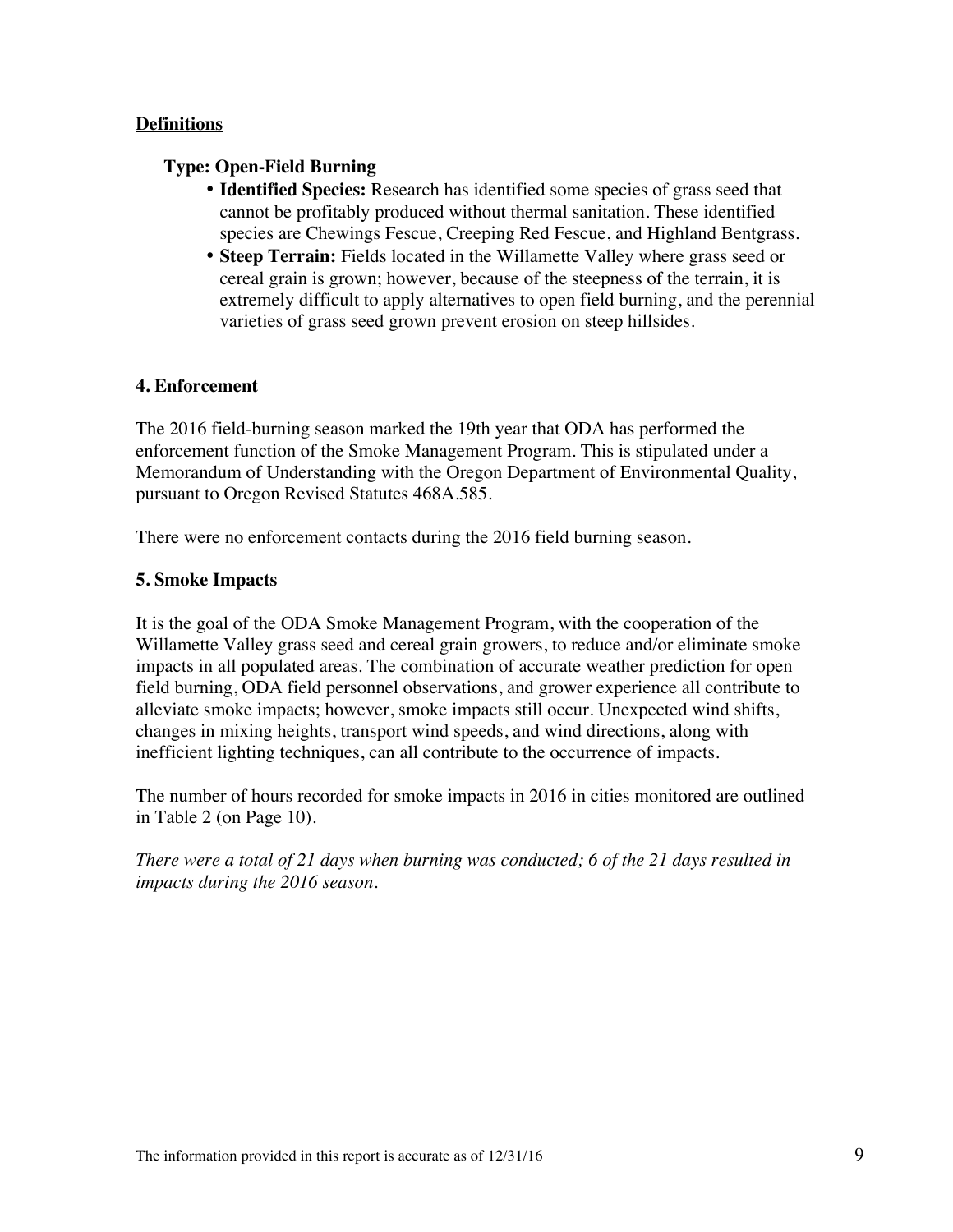| Date           | <b>Acres Burned</b> | <b>Impact Hours</b> |          |       | Location           |  |
|----------------|---------------------|---------------------|----------|-------|--------------------|--|
|                |                     | <b>Heavy</b>        | Moderate | Light |                    |  |
| Aug. 1, 2016   | 738                 |                     |          |       | Mill City          |  |
| Aug. 1, 2016   | 738                 |                     |          | 3     | Mill City          |  |
| Sept. 8, 2016  | 460                 |                     |          |       | <b>Sweet Home</b>  |  |
| Sept. 14, 2016 | 1,937               |                     | 3        |       | Mill City          |  |
| Sept. 14, 2016 | 1,937               |                     |          | 12    | Mill City          |  |
| Sept. 14, 2016 | 1,937               |                     | 4        |       | Detroit            |  |
| Sept. 14, 2016 | 1,937               |                     |          | 14    | Detroit            |  |
| Sept. 16, 2016 | 1,070               |                     |          | 3     | Mill City          |  |
| Sept. 21, 2016 | 384                 |                     |          |       | Detroit            |  |
| Sept. 22, 2016 | 690                 |                     |          |       | <b>SE Portland</b> |  |
| <b>Totals</b>  |                     | $\Omega$            | 11       | 35    |                    |  |

#### **Table 2 2016 Open Field Burning Impacts**

As defined in Oregon Administrative Rule (OAR) 603-077-0105, cumulative hours of smoke impact result in hourly nephelometer measurements that exceed  $1.8 \times 10^{-4}$  b-scat above the average prior three-hour background levels. For the purposes of this report, "heavy" hours of smoke impact are  $5.0 \times 10^{-4}$  b-scat or more above background (equivalent to visual range of 5 miles or less); "moderate" hours of smoke impact are  $1.8 \times 10^{-4}$  to  $5.0$  $x 10^{-4}$  b-scat above background (equivalent to visual range of 12 miles or less); and "light" hours of smoke impact are  $1.0 \times 10^{-4}$  to  $1.8 \times 10^{-4}$  b-scat above the background. "Light" hours of smoke impact were not recorded before the 1999 season. The terms "light," moderate," and "heavy" as used in relation to smoke impacts are not defined in OAR but are used by ODA to quantify the level of smoke impact on residents of the Willamette Valley. Nephelometers are located in Carus, Detroit, Eugene, Lyons, Mill City, Portland, Salem, Silverton, Springfield, and Sweet Home.

#### **6. Complaints**

A total of 49 Willamette Valley residents submitted complaints to the Smoke Management Program during the 2016 field-burning season. Table 3 (on Page 11) identifies the number of field-burning complaints originating from individual cities/areas.